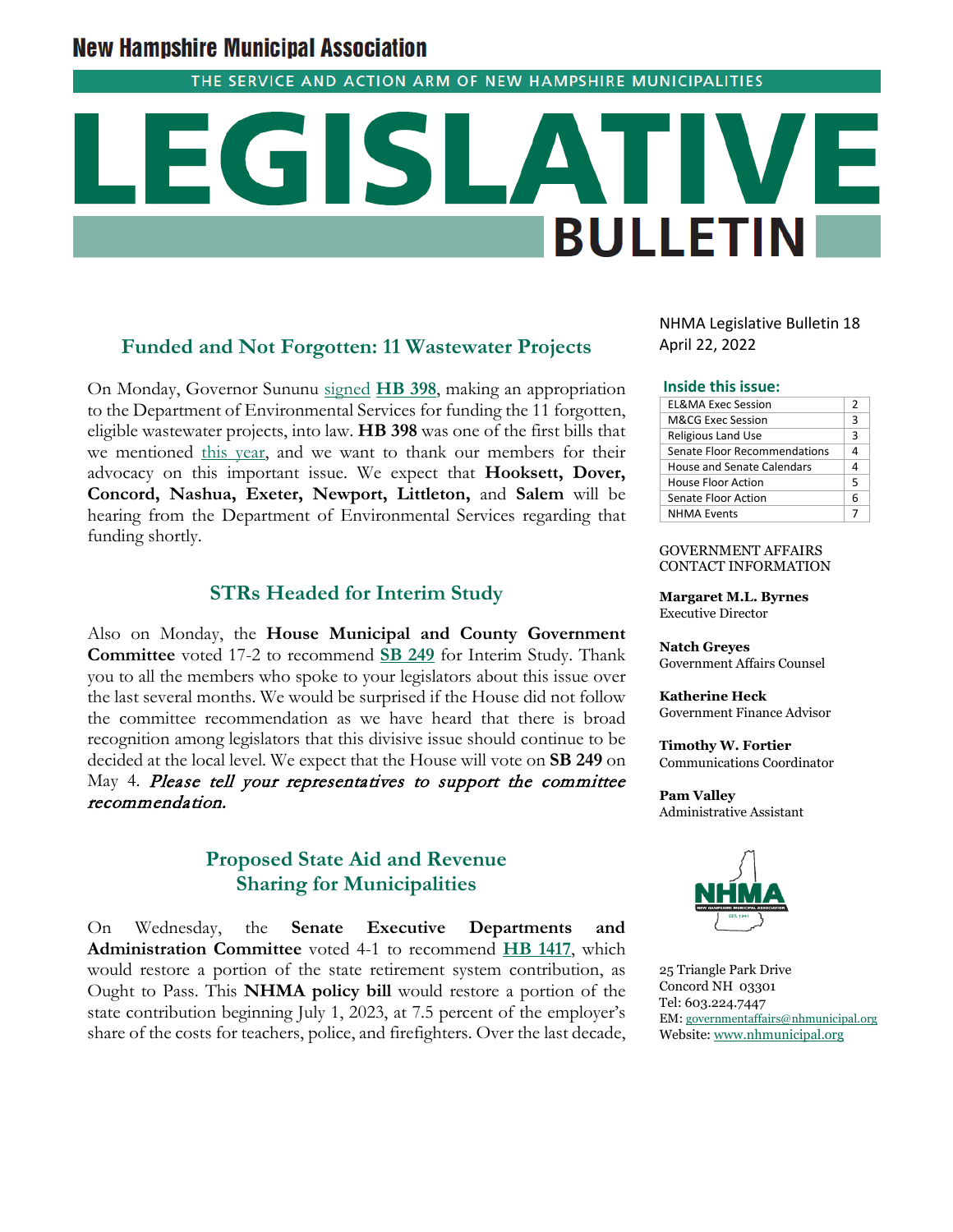the state has downshifted 100 percent of the employer contribution cost to the municipalities. Prior to 2012, the state contributed up to 35 percent toward these costs. Although a 7.5 percent contribution, estimated to be \$27.7 million in FY 2023, would restore far less than the state's original 35 percent share (estimated to be \$129 million), this bill would provide significant and much-needed local tax relief. NHMA supports **HB 1417** and the reinstatement of a consistent state contribution to municipalities that restores the promise that was broken in 2012. This bill would provide a consistent contribution moving forward and would be funded in future years through the state budget process.

A second bill, **[HB 1221](http://www.gencourt.state.nh.us/bill_status/pdf.aspx?id=34444&q=amendment)**, was amended in the Senate to provide a one-time payment equaling 7.5 percent of the retirement costs for teachers, police, and firefighters. Yesterday, the Senate voted unanimously to recommend **HB 1221** as Ought to Pass. This bill would have the same estimated fiscal impact as **HB 1417** in fiscal year 2023 but would not restore the contribution in future years. While the one-time payment from surplus in **HB 1221** would result in immediate tax relief, the fiscal stability provided by **HB 1417** would have lasting effects and reduce the local tax burden annually.

Two other bills relative to state aid and revenue sharing have also seen recent legislative action. Yesterday, the House voted **[SB 401](http://www.gencourt.state.nh.us/bill_status/pdf.aspx?id=33865&q=billVersion)** as Ought to Pass with bipartisan support. Using state general fund surplus generated in fiscal year 2022, **SB 401**, as amended, would appropriate \$36 million in municipal bridge aid, \$30 million in municipal highway block grants, and \$1 million toward the body worn and dashboard camera fund. We wrote about this bill in detail in Bulletin  $#15$ .

Second, **[SB 420](http://www.gencourt.state.nh.us/bill_status/pdf.aspx?id=34917&q=billVersion)**, which would establish "extraordinary need grants" for schools within the education funding adequacy formula, also had bipartisan support from the House. This bill would provide \$25 million in property tax relief to towns with a low property tax base over the next two years. The municipalities that are anticipated to receive funds, along with the estimated allocation, are listed in the fiscal note of the bill.

# **Senate Election Law & Municipal Affairs Executive Session**

On **Monday**, **beginning at 2:00 p.m.**, the **Senate Election Law & Municipal Affairs Committee** will hold an executive session with the intent of making recommendations on the remaining bills in their committee. One bill that we are still waiting on a recommendation on is **[HB 1194](http://www.gencourt.state.nh.us/bill_status/pdf.aspx?id=27492&q=billVersion)**, which we opposed and wrote about prior to the Senate hearing i[n Bulletin #16.](https://www.nhmunicipal.org/legislative-bulletin/2022-nhma-legislative-bulletin-16#27578) We urge members to contact the **Senate Election Law & Municipal Affairs Committee** to express their opposition to this bill.

On the good news front, we saw the committee make a couple of very good recommendations this week on a couple of very concerning bills. **[HB 1268](http://www.gencourt.state.nh.us/bill_status/pdf.aspx?id=33004&q=billVersion)**, limiting the authority for city council bylaws and ordinances, was recommended for Interim Study. Meanwhile, **[HB 1272](http://www.gencourt.state.nh.us/bill_status/pdf.aspx?id=33226&q=billVersion)**, which would have limited the authority of local health officers in making bylaws or ordinances relating to public health matters, was recommended as Inexpedient to Legislate. As the committee report noted, "the unintended consequence of this legislation is that it would limit municipalities' ability to protect local health and safety when unfamiliar circumstances arise. Additionally, all cities and towns in New Hampshire are not one size fits all, each have needs that are specific and the language in this bill disregards that." Both bills are scheduled for a vote on Thursday. Thank you to all our members who testified in opposition to these two bills.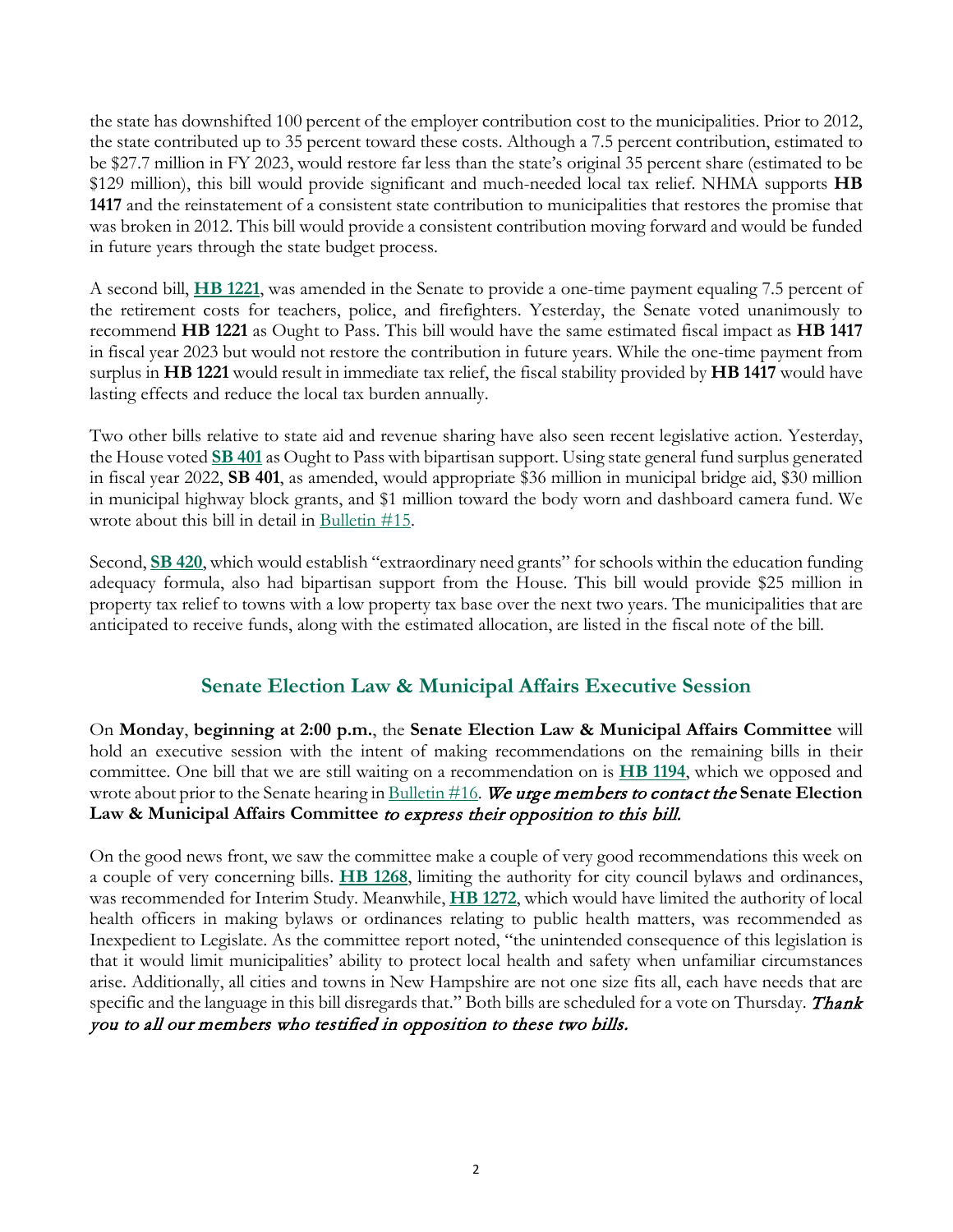# **House Municipal & County Government Executive Session**

On **Wednesday**, **beginning at 10:00 a.m.**, the **House Municipal & County Government Committee** will hold an executive session on three bills of municipal interest that they didn't get to this week. Those are:

- **[SB 329](http://www.gencourt.state.nh.us/bill_Status/pdf.aspx?id=31213&q=billVersion)**, establishing a commission to study barriers to housing development in New Hampshire, including workforce and middle-income housing.
- **[SB 334](http://www.gencourt.state.nh.us/bill_Status/pdf.aspx?id=33231&q=billVersion)**, establishing a committee to study property blight in New Hampshire cities and towns.
- **[SB 400](http://www.gencourt.state.nh.us/bill_Status/pdf.aspx?id=33314&q=billVersion)**, relative to training and procedures for zoning and planning boards and relative to financial investments and incentives for affordable housing development.

Members should be aware that many committees are granting considerable flexibility to amendments, including considering amendments brought forward by original bill sponsors as well as those proposed by committee members. Members who have not yet expressed their opinion on the bills being voted on by the committee on Monday should contact members of the <u>Municipal & County Government Committee</u> before the vote occurs to express their opinion.

# **Religious Land Use Bill Preempts Zoning, Creates Ambiguities**

On **Thursday**, the **Senate** will vote on **[HB 1021](http://www.gencourt.state.nh.us/bill_status/pdf.aspx?id=34772&q=amendment)**, prohibiting certain zoning ordinance or site plan review regulation of land or structures primarily used for religious purposes. A committee amendment resolves two issues brought up by the members of the committee during the hearing on the bill, but the bill is still problematic.

First, the amendment adds the term "primarily" in relation to the use. As such, the primary use must be religious for the language of the bill to apply. Second, the amendment removes the terms "non-discretionary" and "narrow," unclear terms that were used to describe the types of regulations municipalities could subject religious land uses to. Municipalities would now be able to subject religious land use "to objective and definite regulations concerning the height of structures, yard sizes, lot area, setbacks, open space, and building coverage requirements as long as said requirements are applicable regardless of the religious or nonreligious nature of the use of the property and do not substantially burden religious exercise."

However, it is still not clear what "objective and definite regulations" are. Even more concerning, this appears to contradict the sentence before it, which prohibits a zoning ordinance that prohibits, **regulates**, or restricts land or structures used primarily for religious purposes.

NHMA opposes **HB 1021** because it limits municipal control over zoning and land use regulation. Additionally, we are concerned that litigation will be necessary to clarify the contours of the law. There is no existing law on how to determine what is "primarily" a "religious use"; and while some instances will be clear – such as the building of a church, synagogue, or mosque – there will be other instances where the use may not be so clear. No examples could be given of actual problematic local regulations or issues that this legislation needs to address.

Please contact your Senator and ask him or her to vote *against* the committee recommendation of **Ought to Pass and** for **a tabling or Inexpedient to Legislate motion.**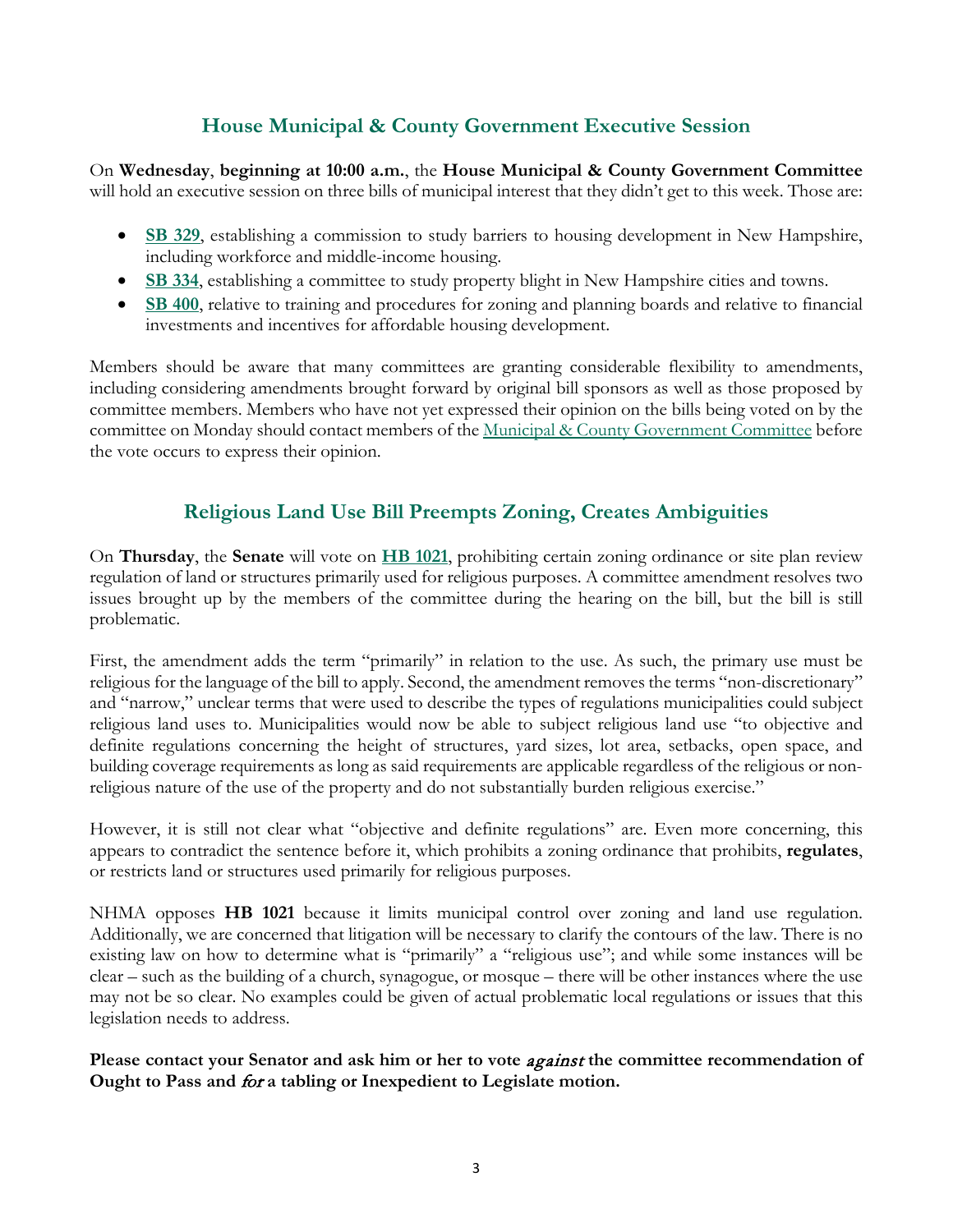# **NHMA's Floor Action Recommendations for Senate Session on Thursday, April 28**

| <b>Bill Number</b> | <b>Description</b>                                                                                                                                                                                      | <b>NHMA</b><br><b>Position</b> | <b>Committee</b><br>Recommendation | <b>Vote</b> |
|--------------------|---------------------------------------------------------------------------------------------------------------------------------------------------------------------------------------------------------|--------------------------------|------------------------------------|-------------|
| HB 1021            | prohibits certain zoning ordinance or site plan<br>review regulation of land or structures<br>primarily used for religious purposes.                                                                    | Oppose                         | OTP-A                              | <b>NAY</b>  |
| HB 1070            | requires the default budget in an official ballot<br>referendum (SB 2) town or district to be<br>reduced by an amount equal to any reduction<br>to an appropriation in the proposed operating<br>budget | Oppose                         | <b>ITL</b>                         | <b>YEA</b>  |
| HB 1268            | eliminates the authority of city councils to<br>make bylaws and ordinances for the well-being<br>of the city.                                                                                           | Oppose                         | Interim study                      | <b>YEA</b>  |
| HB 1272            | limits the authority of local health officers in<br>making bylaws or ordinances relating to public<br>health matters.                                                                                   | Oppose                         | <b>ITL</b>                         | <b>YEA</b>  |
| HB 1417-FN-L       | provides that the state shall pay 7.5 percent of<br>contributions of retirement system employers<br>other than the state for group I teachers and<br>group II members.                                  | Support                        | <b>OTP</b>                         | <b>YEA</b>  |

# **HOUSE CALENDAR**

### **There are no hearings in the House on bills of municipal interest.**

# **SENATE CALENDAR**

### **MONDAY, APRIL 25, 2022**

### **ENERGY AND NATURAL RESOURCES, Room 103, SH**

9:40 a.m. **HB 1148**, relative to prohibiting government entities subordinate to the state from restricting the types of fuel sources that may be used for energy.

### **TUESDAY, APRIL 26, 2022**

### **ENERGY AND NATURAL RESOURCES, Room 103, SH**

9:10 a.m. **HB 1049**, establishing a committee to study landfill siting criteria and methods for reducing pressure on landfill capacity

9:20 a.m. **HB 1293**, relative to the design of sewage or waste disposal systems for a person's own domicile.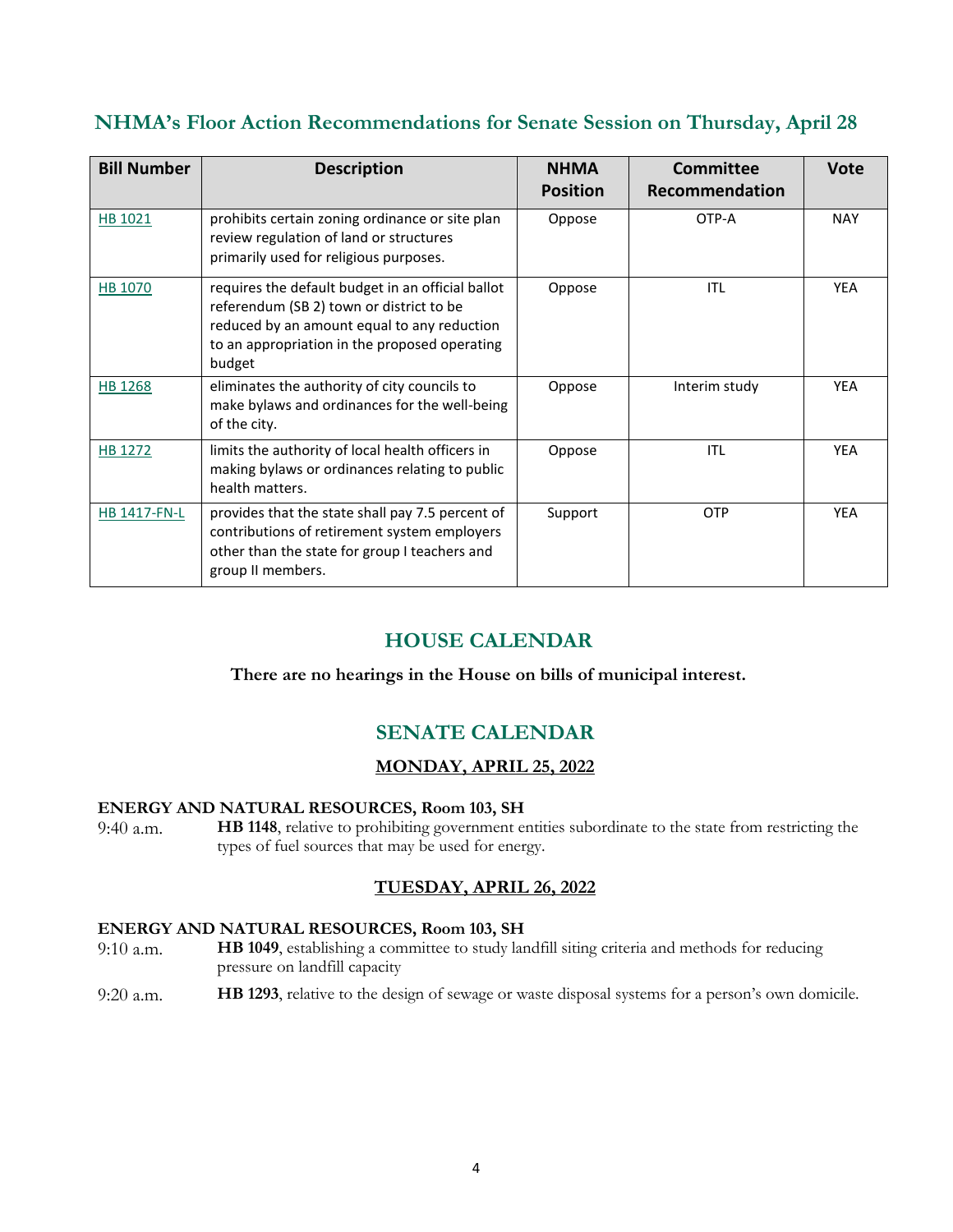## **HOUSE FLOOR ACTION**

Thursday, April 21, 2022

**SB 240**, apportioning state senate districts. **Passed.** 

**SB 241**, apportioning executive council districts. **Passed.**

**SB 242**, relative to the disqualification of certain persons from performing the duties of an election official. **Passed with Amendment.**

**SB 267-FN-A**, establishing the upland invasive species program, program fund, and program coordinator in the department of agriculture, markets, and food. **Passed with Amendment.**

**SB 275**, relative to the opioid abatement trust fund. **Passed.**

**SB 328**, relative to the date of the state primary election. **Inexpedient to Legislate.**

**SB 363-FN**, relative to service credit for certain group II retirement eligibility. **Passed.**

**SB 365**, relative to absentee ballot outer envelopes. **Inexpedient to Legislate.** 

**SB 366-FN**, requiring an audit of ballots cast in the 2022 primary and general election. **Passed with Amendment.**

**SB 376-FN**, (New Title) relative to creating a board to review police incidents involving citizens affected by mental health issues. **Passed with Amendment.**

**SB 379-FN,** (New Title) establishing the solid waste management fund and grant program. **Passed.**

**SB 380-FN**, relative to solid waste rules and landfill containment tests. **Passed.**

**SB 398**, relative to building code and fire code enforcement. **Passed with Amendment.**

**SB 401-FN**, making appropriations to the department of transportation for local highway aid and to the body-worn and dashboard camera fund. **Passed with Amendment.**

**SB 405-FN**, relative to fines and penalties for election law violations. **Passed with Amendment.**

**SB 418-FN**, relative to verification of voter affidavits. **Passed with Amendment.** 

**SB 420-FN,** establishing an extraordinary need grant for schools and relative to additional adequate education grant amounts for pupils receiving special education services. **Passed with Amendment.** 

**SB 425-FN**, relative to the establishment of an election information portal. **Inexpedient to Legislate.** 

**SB 427-FN**, modifying the absentee voter registration process, absentee ballot application, and absentee ballot voting process. **Inexpedient to Legislate.**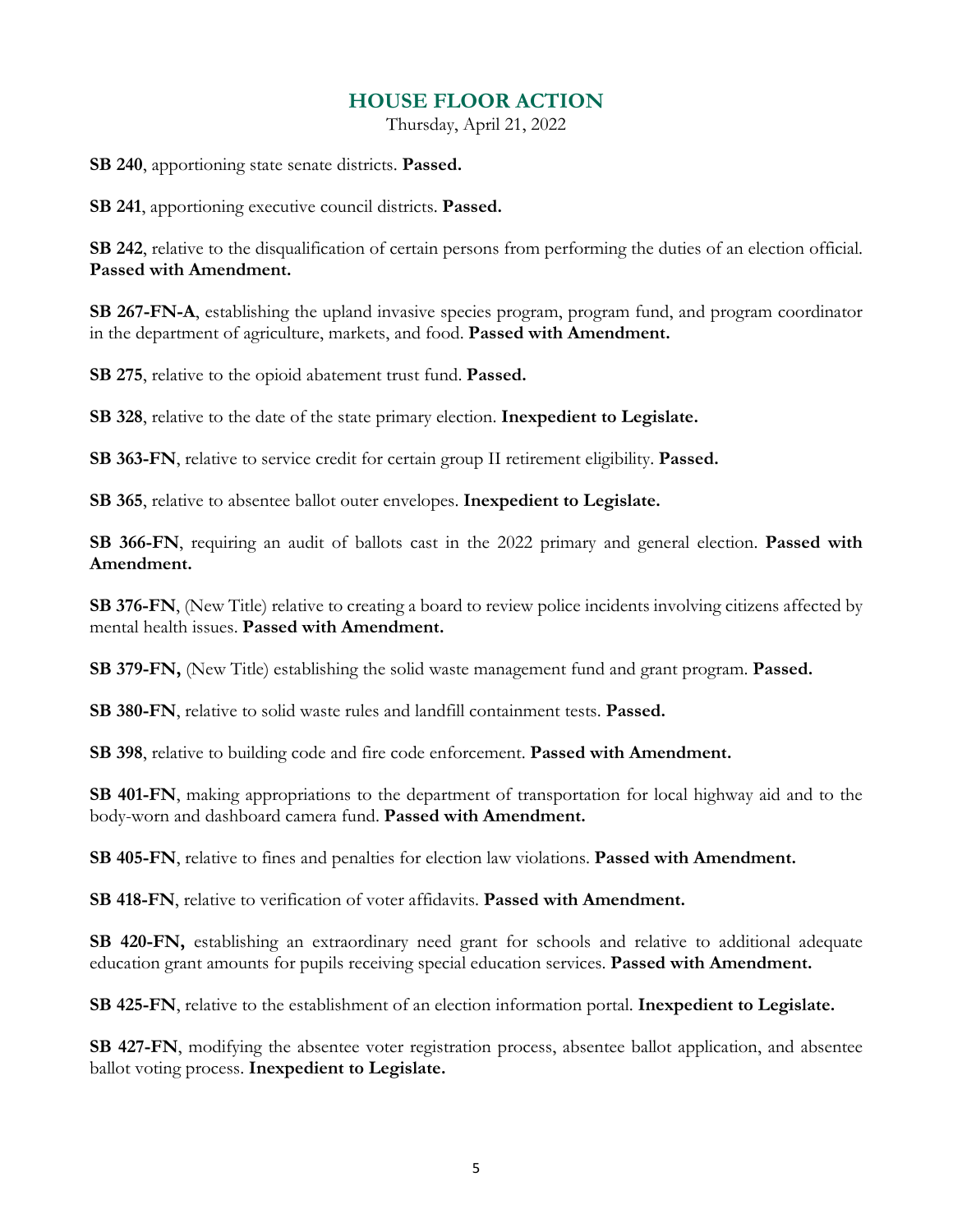**SB 438-FN-LOCAL**, (New Title) establishing state procurement policies intended to promote the use of American materials. **Passed with Amendment.** 

**SB 443-FN**, relative to municipal authority regarding the state building code. **Passed with Amendment.**

# **SENATE FLOOR ACTION**

Thursday, April 21, 2022

**HB 410**, establishing a commission to study the assessing of power generation and utility transmission **Passed with Amendment.**

**HB 481-FN-A**, establishing the office of the right-to-know ombudsman and making an appropriation therefor. **Passed with Amendment.**

**HB 1009**, requiring the date a person registers to vote to be included with other voter information. **Interim Study.**

**HB 1036**, relative to nonpublic meetings concerning public employees. **Inexpedient to Legislate.**

**HB 1069**, relative to the election of village district commissioners. **Passed.**

**HB 1073**, modifying attorney exemptions under RSA 91-A. **Inexpedient to Legislate.**

**HB 1081**, relative to the dissolution of a village district. **Interim Study.**

**HB 1134**, establishing a commission to study proper labeling and disposal of disposable wipes. **Passed with Amendment.**

**HB 1221**, relative to the rate of the business profits tax, and relative to payment by the state to municipalities of an amount equal to a portion of retirement system contributions of political subdivisions. **Passed with Amendment.**

**HB 1277**, relative to the reporting of cybersecurity incidents. **Passed with Amendment.**

**HB 1302-FN**, relative to the weighing of vehicles. **Inexpedient to Legislate.**

**HB 1339**, relative to the Winnipesaukee River basin control replacement fund. **Passed with Amendment.**

**HB 1420-FN**, prohibiting the issuance of new landfill permits until the state's solid waste plan is updated. **Passed with Amendment.**

**HB 1459-FN**, relative to recycling solar panels. **Inexpedient to Legislate.**

**HB 1491-FN-L**, relative to natural gas transmission pipeline safety. **Passed.**

**HB 1495-FN**, prohibiting the state from requiring businesses to require vaccine or documentation related to vaccination or immunity status. **Passed with Amendment.**